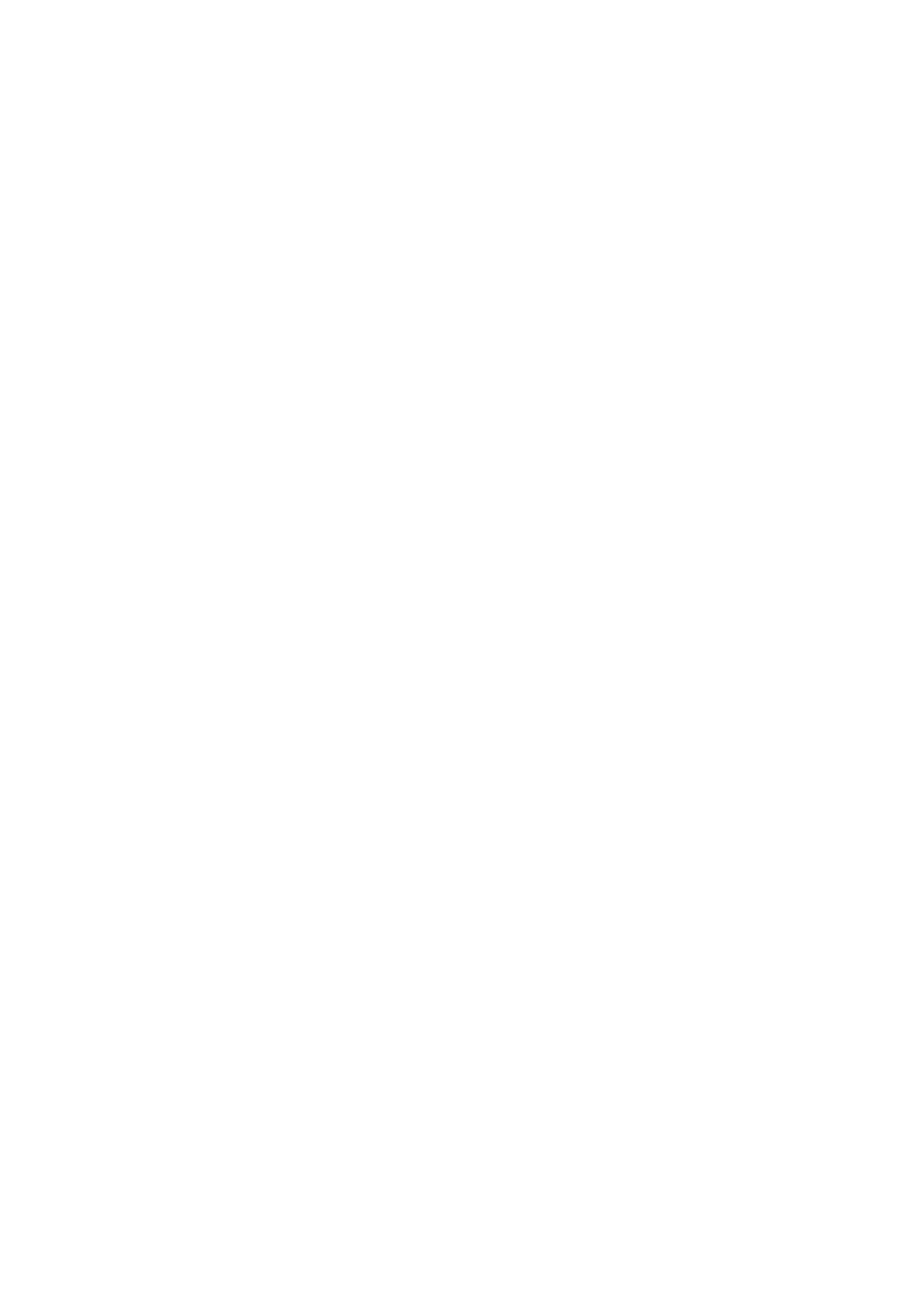#### PEMBREY SOLO PRACTICE SUNDAY PRACTICE - 2 LAP TIMES

| Lap | Time     |
|-----|----------|
| 10  | 1:00.375 |

# Grant Seymour

| <b>START</b> |          |  |
|--------------|----------|--|
| 1            |          |  |
| 2            | 1:09.851 |  |
| 3            | 1.10201  |  |
| 4            | 1:10.001 |  |
| 5            | 1:08.368 |  |
| 6            | 1:07.865 |  |
| 7            | 1:06.929 |  |
| 8            | 1.09266  |  |
| 8            |          |  |

### Jeanpierre Zaire

|   | <b>START</b> |
|---|--------------|
| 1 |              |
| 2 | 1:13.842     |
| 3 | 1:12.031     |
| 4 | 1:10.110     |
| 5 | 1:10.072     |
| 6 | 1:09.940     |
| հ |              |

# Jodie Fieldhouse

| <b>START</b>   |          |  |
|----------------|----------|--|
| 1              |          |  |
| 2              | 1:06.249 |  |
| 3              | 1:05.010 |  |
| 4              | 1:06.102 |  |
| 5              | 1:03.875 |  |
| 6              | 1:03.800 |  |
| $\overline{7}$ | 1.04406  |  |
| 8              | 1:04.953 |  |
| 9              | 1:06.137 |  |
| 10             | 1.05955  |  |

| John Dudman  |          |  |
|--------------|----------|--|
|              |          |  |
| <b>START</b> |          |  |
| 1            |          |  |
| 2            | 1:06.063 |  |
| 3            | 1:05.160 |  |
| 4            | 1:05.325 |  |
| 5            | 1:06.378 |  |
| 6            | 1:04.870 |  |
| 6            |          |  |

|  | 11/06/2022 - 12/06/2022 /<br>PEMBREY | 12/06/2022 - 09:27 / Page 2/3 |
|--|--------------------------------------|-------------------------------|
|--|--------------------------------------|-------------------------------|

| Lap | Time         |
|-----|--------------|
|     | John Kilcar  |
|     |              |
|     | <b>START</b> |
| 1   |              |
| 2   | 1:05.491     |
| 3   | 1:05.407     |
| 3   |              |
|     |              |

| <u>Lewis Jones</u> |          |  |
|--------------------|----------|--|
|                    |          |  |
| <b>START</b>       |          |  |
| 1                  |          |  |
| 2                  | 1:02.669 |  |
| 3                  | 1:02.367 |  |
| 4                  | 1:02.436 |  |
| 5                  | 1:01.437 |  |
| 6                  | 1:00.850 |  |
| 7                  | 1:05.385 |  |
| 8                  | 1:02.303 |  |
| 9                  | 1:00.717 |  |
| 10                 | 1:01.338 |  |

### Mark Smith

| <b>START</b> |
|--------------|
|              |
| 1:14.577     |
| 1:14.064     |
| 1:11.599     |
| 1:09.430     |
| 1.10985      |
| 1:09.852     |
| 1.09750      |
| 1:09.005     |
|              |

| <b>Matt Orford</b> |              |  |  |  |
|--------------------|--------------|--|--|--|
|                    |              |  |  |  |
|                    | <b>START</b> |  |  |  |
| 1                  |              |  |  |  |
| 2                  | 1:12.457     |  |  |  |
| 3                  | 1:11.869     |  |  |  |
| 4                  | 1.12.378     |  |  |  |
| 5                  | 1:10.248     |  |  |  |
| 6                  | 1:08.784     |  |  |  |
| $\overline{7}$     | 1:09.166     |  |  |  |
| 8                  | 1.10027      |  |  |  |
| 9                  | 1:09.833     |  |  |  |
|                    |              |  |  |  |

| Pete Wvatt |
|------------|
|            |
|            |

| Lap            | Time         |
|----------------|--------------|
|                |              |
|                | <b>START</b> |
| 1              |              |
| $\overline{2}$ | 1:04.170     |
| 3              | 1:03.075     |
| 4              | 1:04.817     |
| 5              | 1:02.710     |
| 6              | 1:02.543     |
| 6              |              |

| <b>Rhydian Jones</b> |          |
|----------------------|----------|
| <b>START</b>         |          |
|                      |          |
| 1                    |          |
| 2                    | 1:09.434 |
| 3                    | 1:09.130 |
| 4                    | 1.09.380 |
| 5                    | 1.09.971 |
| 6                    | 1:08.918 |
| 7                    | 1:06.825 |
| 8                    | 1:05.475 |
| 9                    | 1.06.364 |

### Richard Hewitt

| <b>START</b> |
|--------------|
|              |
| 1:09.245     |
| 1:09.980     |
| 1:09.546     |
| 1:06.621     |
| 1:06.275     |
|              |
|              |

### Richard Leonard

| <b>START</b>   |          |
|----------------|----------|
| 1              |          |
| 2              | 1:14.764 |
| 3              | 1:13.234 |
| 4              | 1:12.589 |
| 5              | 1:10.863 |
| 6              | 1.13254  |
| $\overline{7}$ | 1.10971  |
| 8              | 1.12191  |
| 8              |          |

# Ross Walker

|   | <b>START</b> |
|---|--------------|
|   |              |
| 2 | 1:05.285     |